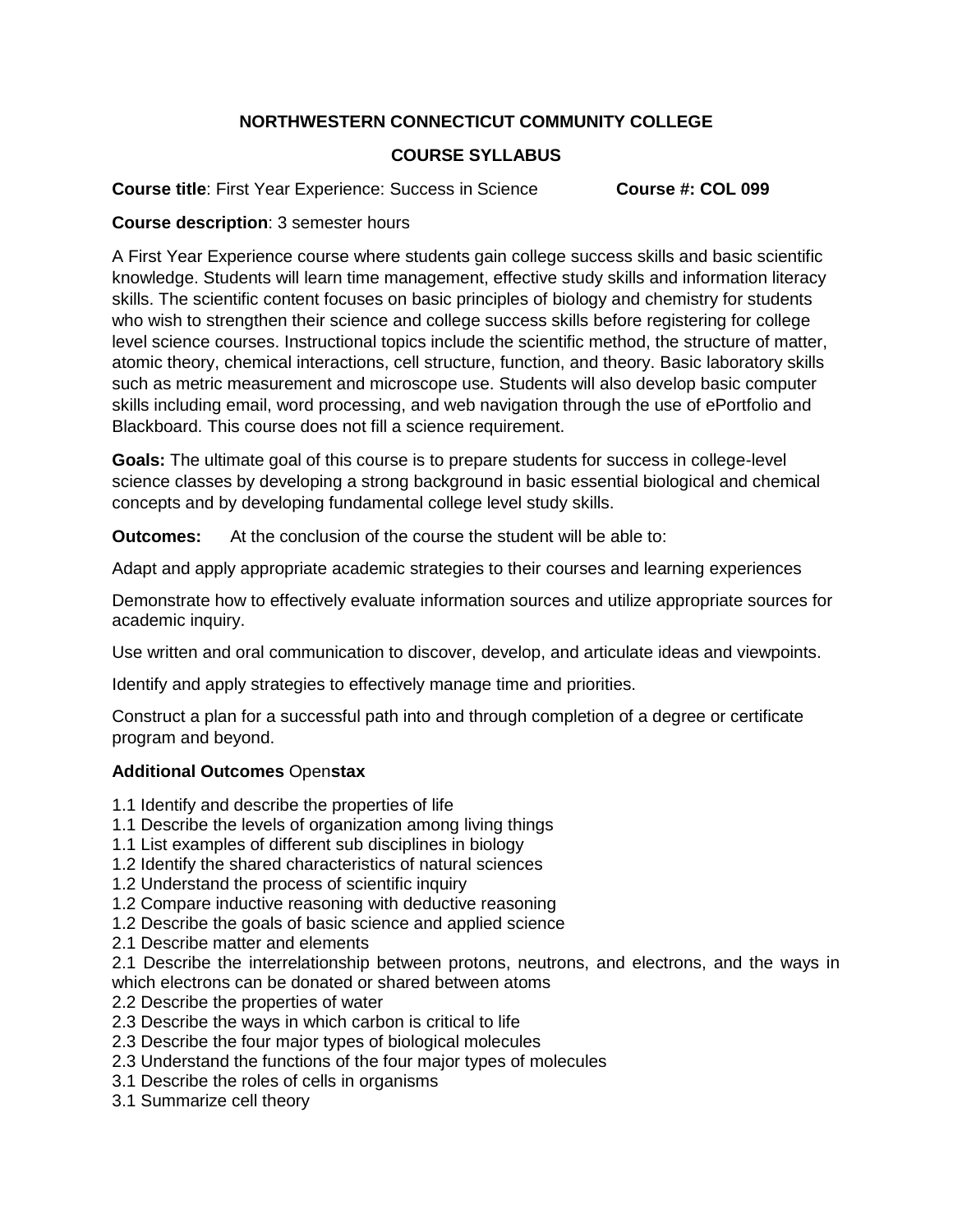3.2 Compare and contrast prokaryotic cells and eukaryotic cells

3.2 Describe the relative sizes of different kinds of cells

3.3 Describe the structure of eukaryotic plant and animal cells

3.3 Summarize the functions of major cell organelles

3.4 Understand the fluid mosaic model of membranes

3.4 Describe the functions of phospholipids, proteins, and carbohydrates in membranes

3.5 Explain why and how passive transport occurs

3.5 Understand the processes of osmosis and diffusion

3.5 Define tonicity and describe its relevance to passive transport

4.1 Explain what metabolic pathways are

4.1 State the first and seconds laws of thermodynamics

4.1 Explain the difference between kinetic and potential energy

4.1 Describe the difference between kinetic and potential energy

4.1 Describe endergonic and exergonic reactions

4.1 Discuss how enzymes function as molecular catalysts

4.2 Explain how ATP is used by the cell as an energy source

4.2 Describe the overall result in terms of molecules produced of the breakdown of glucose by glycolysis

4.3 Describe the location of the citric acid cycle and oxidative phosphorylation in the cell

4.3 Describe the overall outcome of the citric acid cycle and oxidative phosphorylation in terms of the products of each

4.3 Describe the relationships of glycolysis, the citric acid cycle, and oxidative phosphorylation in terms of their inputs and outputs

4.4 Discuss the fundamental difference between anaerobic cellular respiration and fermentation

4.4 Describe the type of fermentation that readily occurs in animal cells and the conditions that initiate that fermentation

4.5 Explain why metabolic pathways are not considered closed systems

5.1 Summarize the process of photosynthesis

5.1 Explain the relevance of photosynthesis to other living things

5.1 Identify the reactants and products of photosynthesis

5.1 Describe the main structures involved in photosynthesis

5.2 Explain how plants absorb energy from sunlight

5.2 Describe how the wavelength of light affects its energy and color

5.2 Describe how and where photosynthesis takes place within a plant

5.3 Describe the Calvin cycle

5.3 Define carbon fixation

5.3 Explain how photosynthesis works in energy cycle of all living organisms

6.1 Describe the prokaryotic and eukaryotic genome

6.1 Distinguish between chromosomes, genes, and traits

6.2 Describe the tree stages of Interphase

6.2 Discuss the behavior of chromosomes during mitosis and how the cytoplasmic content divides during cytokinesis

6.2 Define the quiescent  $G_0$  phase

6.2 Explain how the three internal control checkpoints occur at the end of  $G_1$ , at the  $G_2$ -M transition, and during metaphase

7.1 Explain that variation among offspring is a potential evolutionary advantage resulting from sexual reproduction

7.1 Describe the three different life-cycle strategies among sexual multicellular organisms and their commonalities

7.2 Describe the behavior of chromosomes during meiosis

7.2 Describe cellular events during meiosis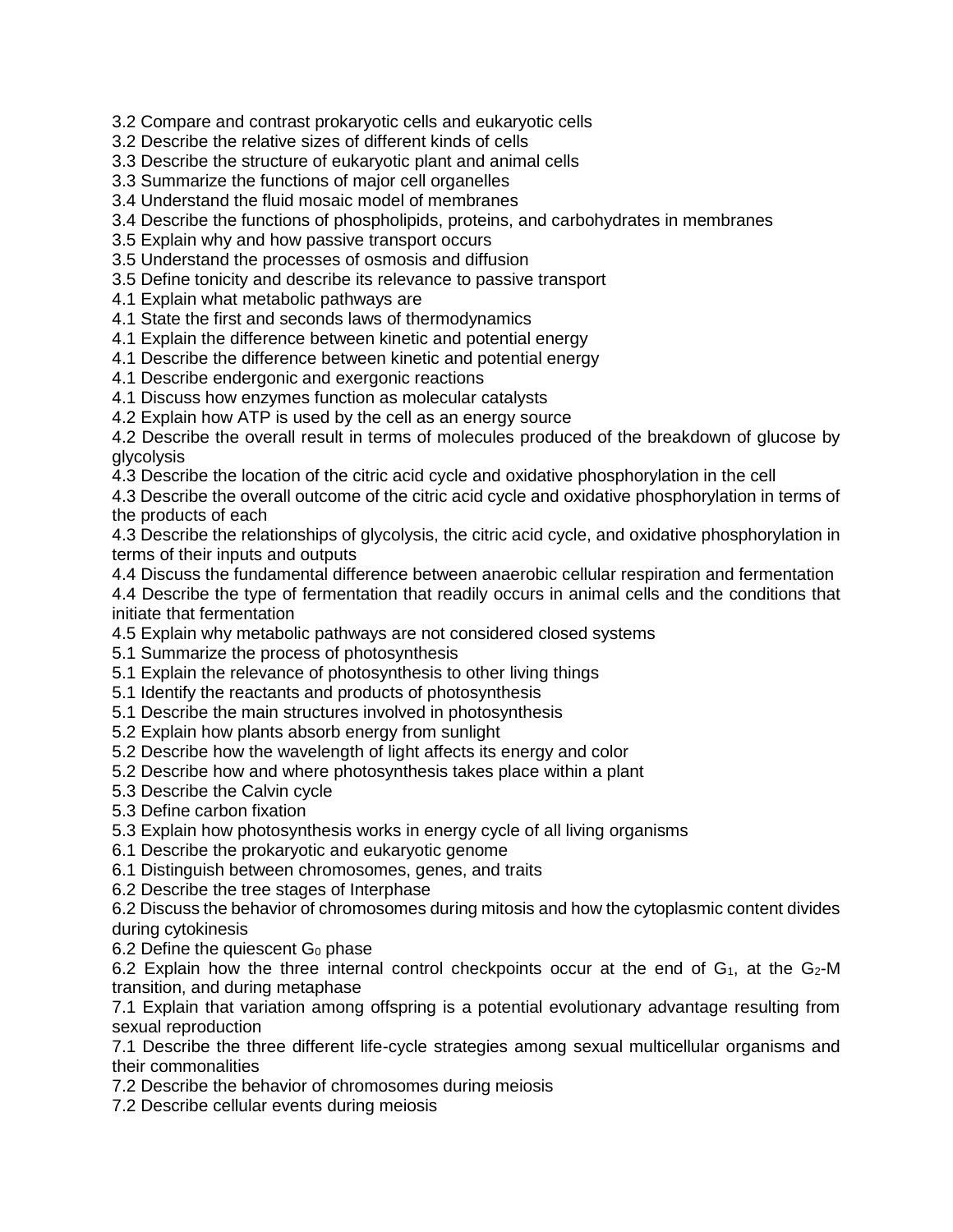7.2 Explain the differences between meiosis and mitosis

7.2 Explain the mechanisms within meiosis that generate genetic variation among, the products of meiosis

7.3 Explain how nondisjunction leads to disorders in chromosome number

7.3 Describe how errors in chromosome structure occur through inversions and translocations

8.1 Explain the scientific reasons for the success of Mendel's experimental work

8.1 Describe the expected outcomes of monohybrid crosses involving dominant and recessive alleles

8.2 Explain the relationship between genotypes and phenotypes in dominant and recessive gene systems

8.2 Use a Punnett square to calculate the expected proportions of genotypes and phenotypes in a monohybrid cross

8.2 Explain Mendel's law of segregation and independent assortment in terms of genetics and the events of meiosis

8.2 Explain the purpose and methods of a test cross

### **College Policies**

**Plagiarism:** Plagiarism and Academic Dishonesty are not tolerated at Northwestern Connecticut Community College. Violators of this policy will be subject to sanctions ranging from failure of the assignment (receiving a zero), failing the course, being removed/expelled from the program and/or the College. Please refer to your "Student Handbook" under "Policy on Student Rights," the Section entitled "Student Discipline," or the College catalog for additional information.

**Americans with Disabilities Act (ADA):** The College will make reasonable accommodations for persons with documented learning, physical, or psychiatric disabilities. Students should notify Dr. Christine Woodcock, the Counselor for Students with Disabilities. She is located at Green Woods Hall, in the Center for Student Development. Her phone number is 860-738-6318 and her email is [cwoodcock@nwcc.edu.](mailto:cwoodcock@nwcc.edu)

**School Cancellations:** If snowy or icy driving conditions cause the postponement or cancellation of classes, announcements will be made on local radio and television stations and posted on the College's website at [www.nwcc.edu.](http://www.nwcc.edu/) Students may also call the College directly at **(860) 738- 6464** to hear a recorded message concerning any inclement weather closings. Students are urged to exercise their own judgment if road conditions in their localities are hazardous.

**Use of Electronic Devices:** Some course content as presented in Blackboard Learn is not fully supported on mobile devices at this time. While mobile devices provide convenient access to check in and read information about your courses, they should not be used to perform work such as taking tests, quizzes, completing assignments, or submitting substantive discussion posts.

**Sexual Assault and Intimate Partner Violence Resource Team:** NCCC is committed to creating a community that is safe and supportive of people of all gender and sexual identities. This pertains to the entire campus community, whether on ground or virtual, students, faculty, or staff.

Sexual assault and intimate partner violence is an affront to our national conscience, and one we cannot ignore. It is our hope that no one within our campus community will become a victim of these crimes. However, if it occurs, NCCC has created the SART Team - Sexual Assault and Intimate Partner Violence Resource Team - to meet the victim's needs.